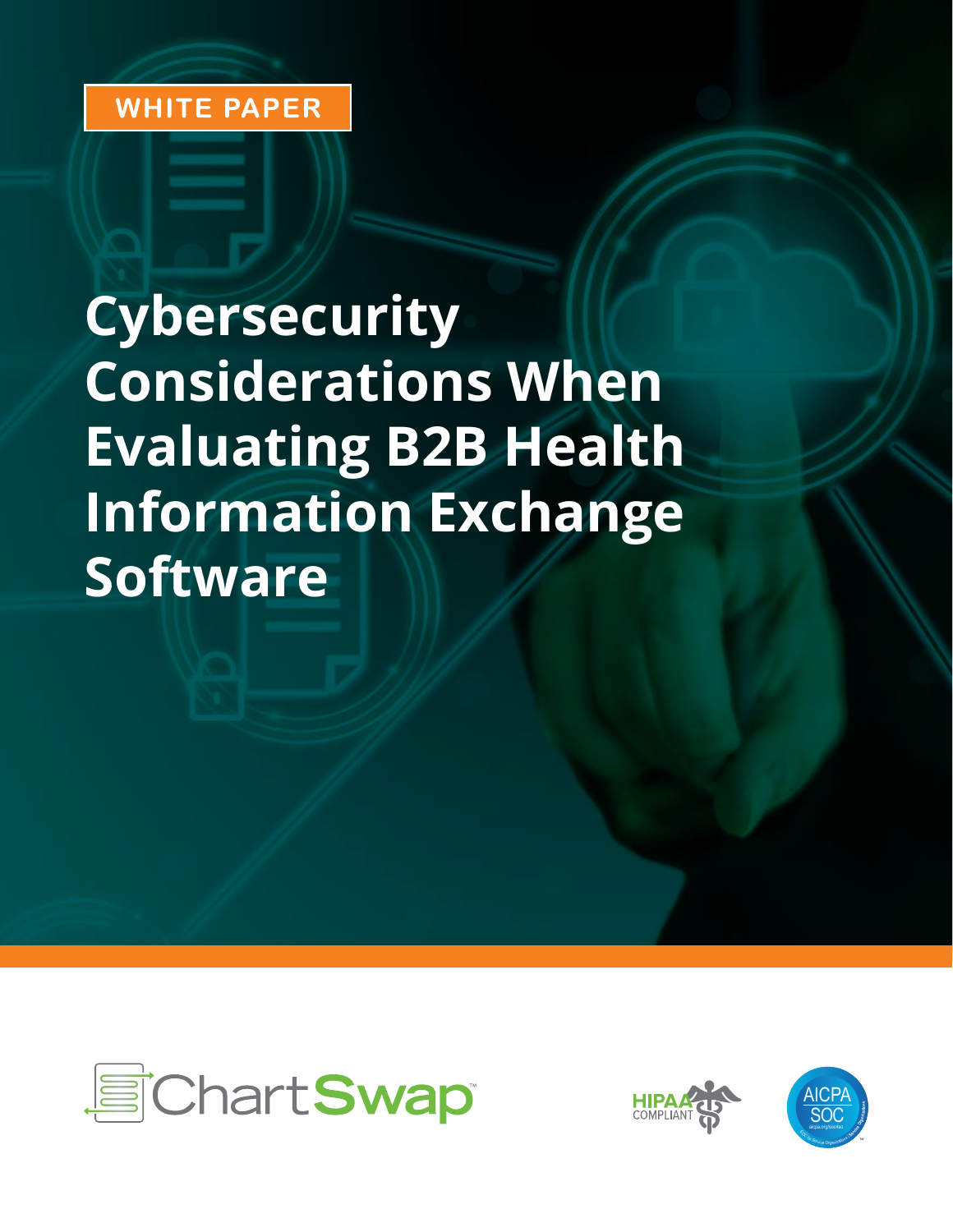**The past decade of the post Electronic Health Record (EHR) era brought tremendous advances in the pursuit of the digital transformation's famed potential.** Even still, the subject creates a great deal of cognitive dissonance for the risk-averse industry. Across the ecosystem there is enormous pressure to rein in costs and improve efficiency--both underpinnings of the digital transformation--yet healthcare continues to lag behind other industries when adopting digital strategies and innovative technologies.

One area that evades even the most entrenched foot-draggers is the metamorphosis of the traditional, and highly manual Release of Information (ROI) process. According to the 9th Annual Industry Pulse Survey<sup>1</sup> , the use of health information exchanges (HIEs) rose sharply, demonstrating the important role in healthcare by facilitating the transfer of sensitive personal health information (PHI) between physicians, hospitals, payers, law firms, and other providers. Survey respondents using HIEs as a primary source of data doubled in just a year from 3.8% in 2017 to 9.1% in 2018. The growth demonstrated that electronic data exchange had gained a foothold. While encouraging, rapid adoption of any technology without proper evaluation can be harmful.



**HIEs as a primary source of data doubled in just a year from 3.8% in 2017 to 9.1% in 2018**

Digitizing the transfer of medical records, for better or worse, revolutionizes operations. If done right, it allows for a faster, easier, and safer exchange of health information. If done wrong, it can introduce more cybersecurity risk and present compliance challenges.

## **Moving to a B2B HIE Software is the First Step in Securing ROI**

**Traditional ROI Processing Methods Security Concerns** Routing Requests Using Paper or Unencrypted Email • **PHI Disclosure** Paper Reminder Notes to Fulfill Requests **•** *I***ncept Act Act Vulnerable Email Servers** Unsecured Faxing • **Illegitimate Requestors & Recipients** Postal Mail • **Stolen Postal Mail** Tracking Using Spreadsheets or Public Drives • **Inaccurate or Nonexistent Audit Trail**

The traditional model of ROI is inherently insecure as provider organizations rely on outdated techniques that increase risk and jeopardize PHI:

Given that traditional ROI processing methods have no security whatsoever and are ripe for human error, at a basic level, even adopting a 'less secure' integrated B2B HIE record retrieval software will decrease risk. Because HIEs send all activity through encrypted portals, it reduces the likelihood that cybercriminals can view or intercept data. And because HIEs involve the transfer of PHI, there is increased pressure to ensure that their networks are secure and in compliance with regulations such as Health Insurance Portability and Accountability Act (HIPAA).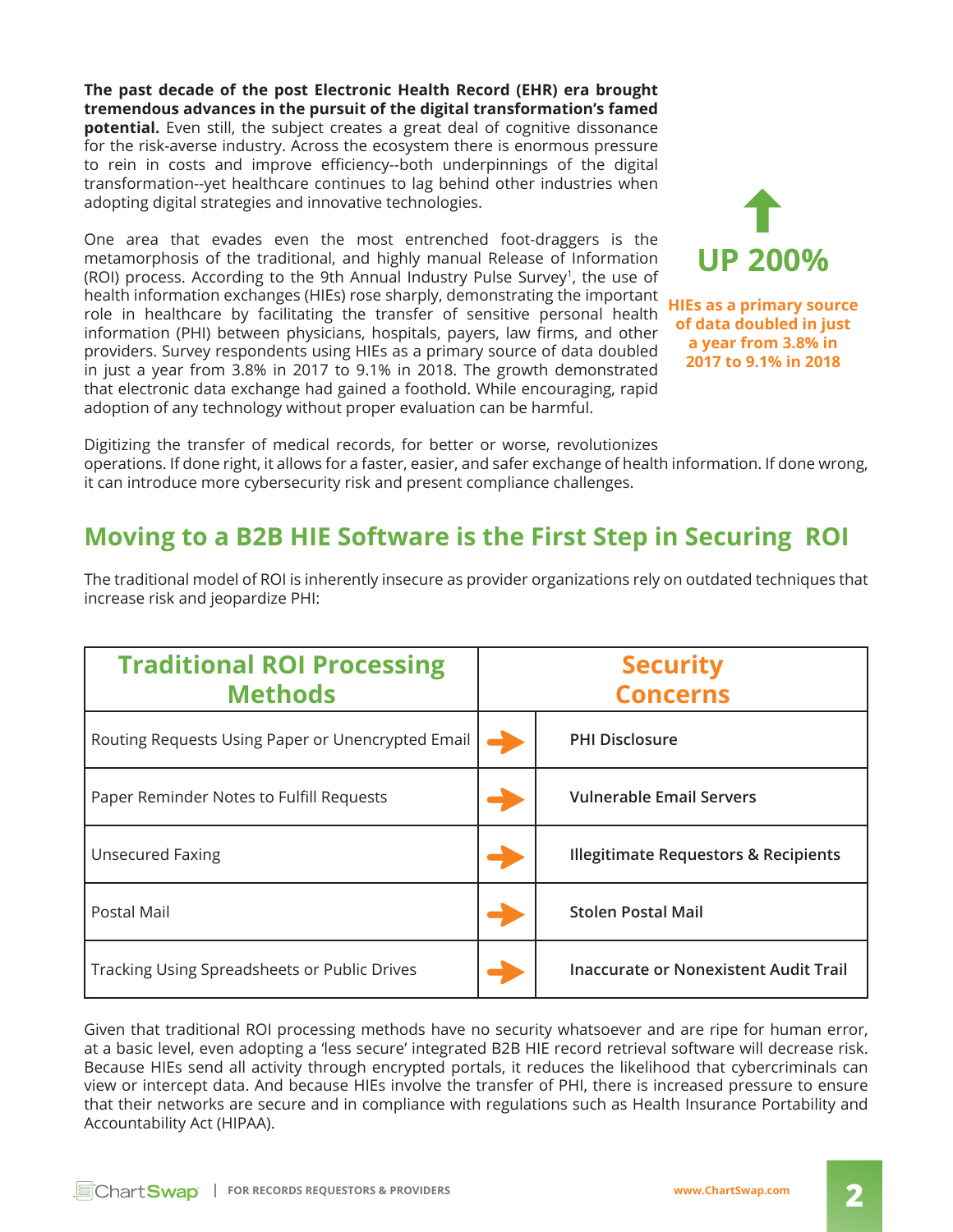## **Even Though HIEs Are More Secure, Not All HIE Cybersecurity Is Equal**

According to the RSA Digital Risk Report<sup>2</sup>, addressing cyber attack risks was one of the top priorities for healthcare organizations. This comes as no surprise as healthcare ranks in the top two industries to experience data breaches from cyber attacks.

Malicious actors view healthcare as a high-value target since individual medical records can sell for as high as \$1,000<sup>3</sup> on the dark web. As digital strategies and the amount of digitally available patient data grows, provider organizations' digital footprints and attacks surfaces grow too. Meaning, there are more entry points and technologies to exploit and use for nefarious purposes—and more cybersecurity required.

When evaluating HIEs it is crucial to keep this at front of mind, and not only evaluate HIEs on criteria such as ease of use, but on the underlying cybersecurity and current security controls.

## **HIE Cybersecurity Features to Consider**

For providers with limited or non-existent IT support, cybersecurity is often a foreign world. However, there are general security considerations that even security novices can and should strive to understand when evaluating B2B HIEs.



#### Inherent Security Infrastructure

Even if providers are not comfortable with the more detailed aspects of cybersecurity, it is wise to ask about the technological foundation of the B2B HIE platform. These details will allow providers to determine if the vendor developed the platform on well-established frameworks that already have proven technical security safeguards in place. This can be confirmed with a simple online search to verify the legitimacy and track record of the underlying technologies.



### Encrypted Portal With Audit Trail

Because of the digital transformation, it is commonplace to manage and store vast amounts of personal information in the cloud and on servers. Portals should encrypt data, so even when transferred or stored, it remains secure.

During the process of encryption, patient data is scrambled so that only the receiver who has the secret code, or decryption key, can see its readable version. In addition, portals should have a detailed audit trail of who, what, and where were involved in the transfer of data so that illegitimate activity can be flagged and stopped.



#### Size of Network/Ecosystem

Not all cybersecurity considerations are purely technical. Good HIE companies will have an expansive network of providers and requesters. If providers choose a B2B HIE with a small network, it will force them to complete both digital and manual ROI transactions--essentially gaining only partial security value from going digital.



### Storage of Files

For providers that worry about the liability of B2B HIEs, storage of records can be a big concern. Patient data travels out of the provider's network and into a B2B HIE's cloud or server, which can take control out of the provider's hands. There are several ways to overcome this. HIEs should offer encrypted data with:

- Precise tracking and detailed records of request fulfillment timelines
- Procedures and controls for automatic deletion after a specified period of time
- Ability to request file deletion and confirmation of successful deletion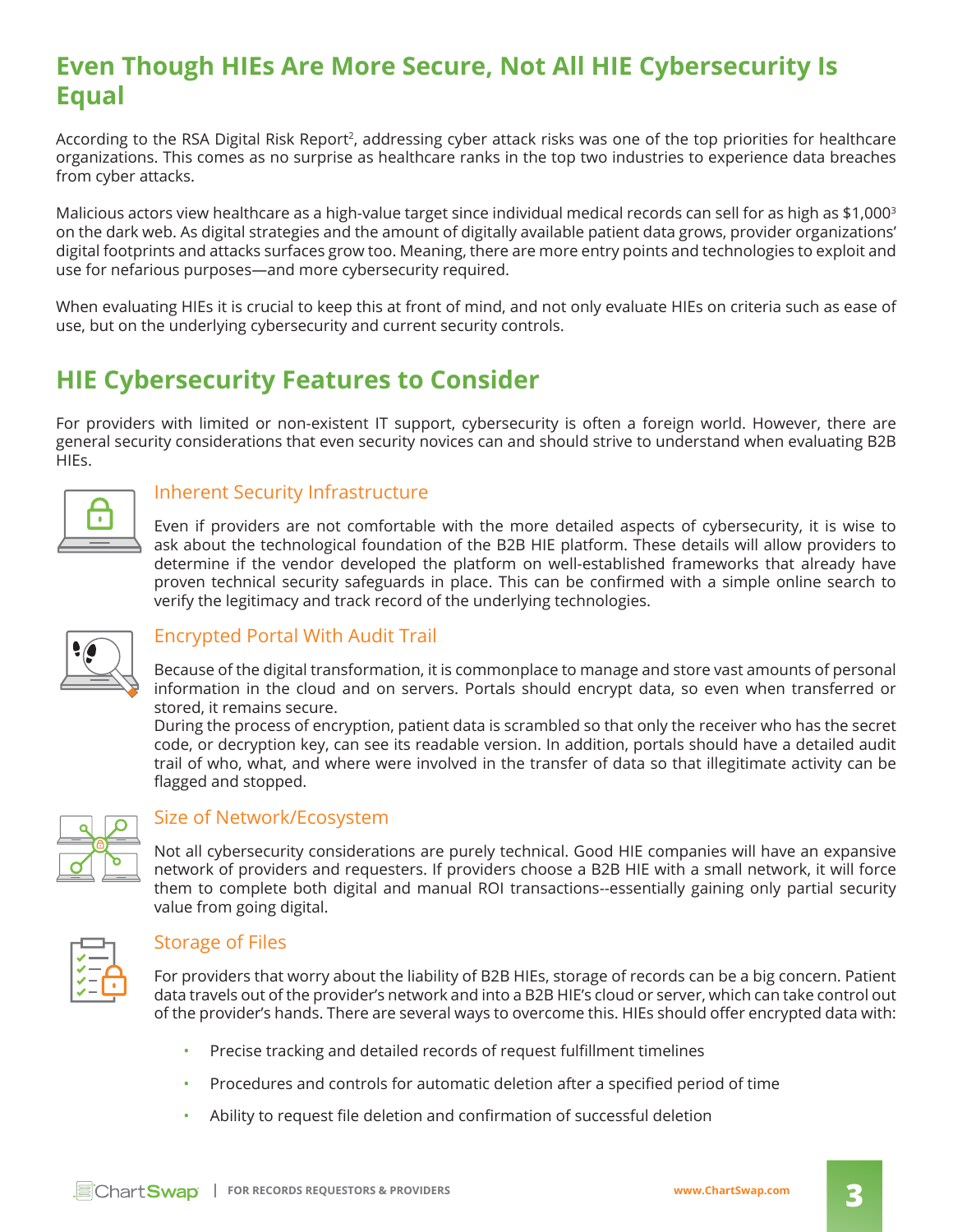

#### Access to Portal

Some portals may require more difficult and risky deployments, including opening a port to a firewall. Providers, especially smaller provider organizations, would benefit from simple web-based solutions that only require a modern web browser to access the portal. Then, there is no need to have IT support to secure and gain access to the HIE.



#### Verification of Users

A common problem with digital transactions is illegitimate users masquerading as legitimate people or entities. HIEs should take additional steps to verify the identity of all users engaging in ROI transactions. This could include detailed research of publicly available information or phone calls to ensure the requestor's legitimacy.

#### Compliance

Compliance is becoming the expectation for the entire healthcare industry. As providers work to become more efficient by adopting digital strategies, they must ensure their third-party solutions strictly adhere to compliance frameworks, that include HIPAA & SOC II.



#### HIPAA

HIPAA compliance is one of the most pressing concerns for healthcare organizations and companies. All HIEs serve as a way to maintain HIPAA compliance in provider settings and they themselves should also have a record of compliance of backup, encryption, data integrity and storage, authorization and disposal.

#### HITECH

B2B HIEs should also be HITECH-compliant, which means the HIE follows the guidelines established by the Health Information Technology for Economic and Clinical Health Act (2009)--regulating the use of EHRs and electronic medical records (EMRs).



### SOC 2 Certification

It is becoming increasingly common for organizations to request that their vendors become SOC 2 compliant to ensure they have strong security postures. Based on the Trust Service Criteria from the American Institute of Certified Public Accountants (AICPA), the SOC 2 framework is an auditing procedure that verifies that companies comply with one or more of the five trust principles based on the systems and processes in place.

#### 5 Trust Principles

- **1. SECURITY** The protection of system resources against unauthorized access.
- **2. AVAILABILITY**  Accessibility of the system, products, or services as stipulated by a contractual agreement of the minimum acceptable performance level for system availability.
- **3. PROCESSING INTEGRITY** Whether or not a system archives its purpose (i.e. deliver the correct PHI to the correct requestor).
- **4. CONFIDENTIALITY** If access and disclosure is restricted to a specified set of persons or organizations.
- **5. PRIVACY**  The system's collection, use, retention, disclosure and disposal of personal information in conformity with an organization's privacy notice, as well as with criteria set forth in the AICPA's generally accepted privacy principles (GAPP).

By completing a SOC 2 certification, B2B HIEs demonstrate they continually review developments and threats as part of comprehensive security policies and procedures. This differs from HIPAA and HITECH because the audit determines the compliance by evaluating oversight procedures, a mechanism for alerts, audit trails, and actionable analytics.